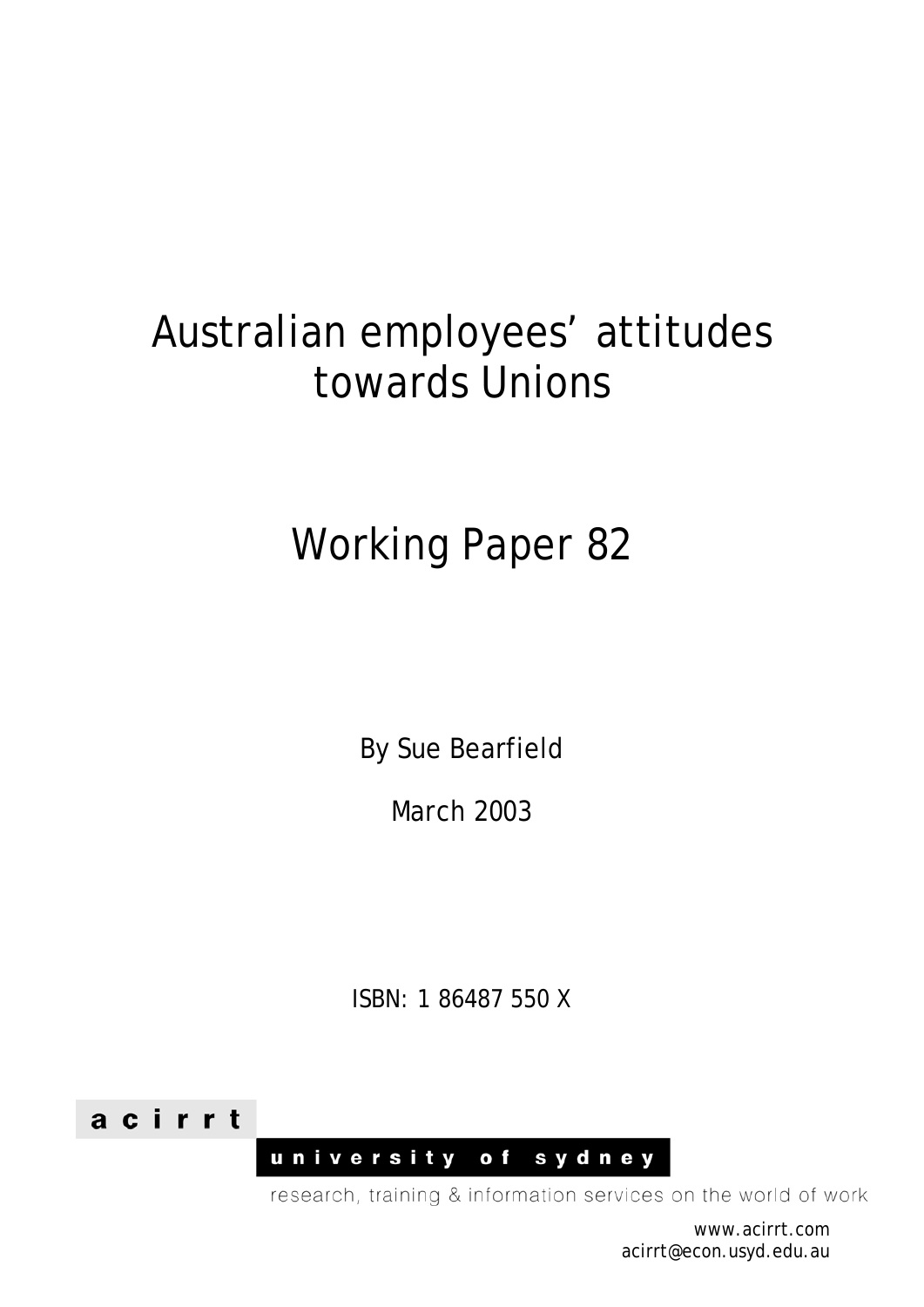## **Executive summary**

- Between 1996 and 2002, Australian employees' attitudes towards unions have become more positive
- In 2002, only 17 per cent of employees thought that Australia would be better off without unions compared to 25 per cent in 1996
- There has been a significant decline in the proportion of employees who think that unions in Australia do not look after their members (29 per cent in 2002 down from 43 per cent in 1996)
- The perception that management has more power than unions has remained the same
- The percentage of employees who would rather be in a union has remained around the 50 per cent mark
- Some of the attitudes towards unions of male employees, older workers aged 45 plus, younger employees aged 18 to 24 and those in larger organisations have improved relative to other employees
- 78 per cent of employees believe that executive pay rises should be linked to workers' pay rises
- 58 per cent of employees think that organisations in Australia conduct their business in an ethical and proper way
- About 40 per cent of employees who join unions do so for a 'safety net'
- Non membership of a union appears to be related to inertia or indifference rather than to ideological opposition to unions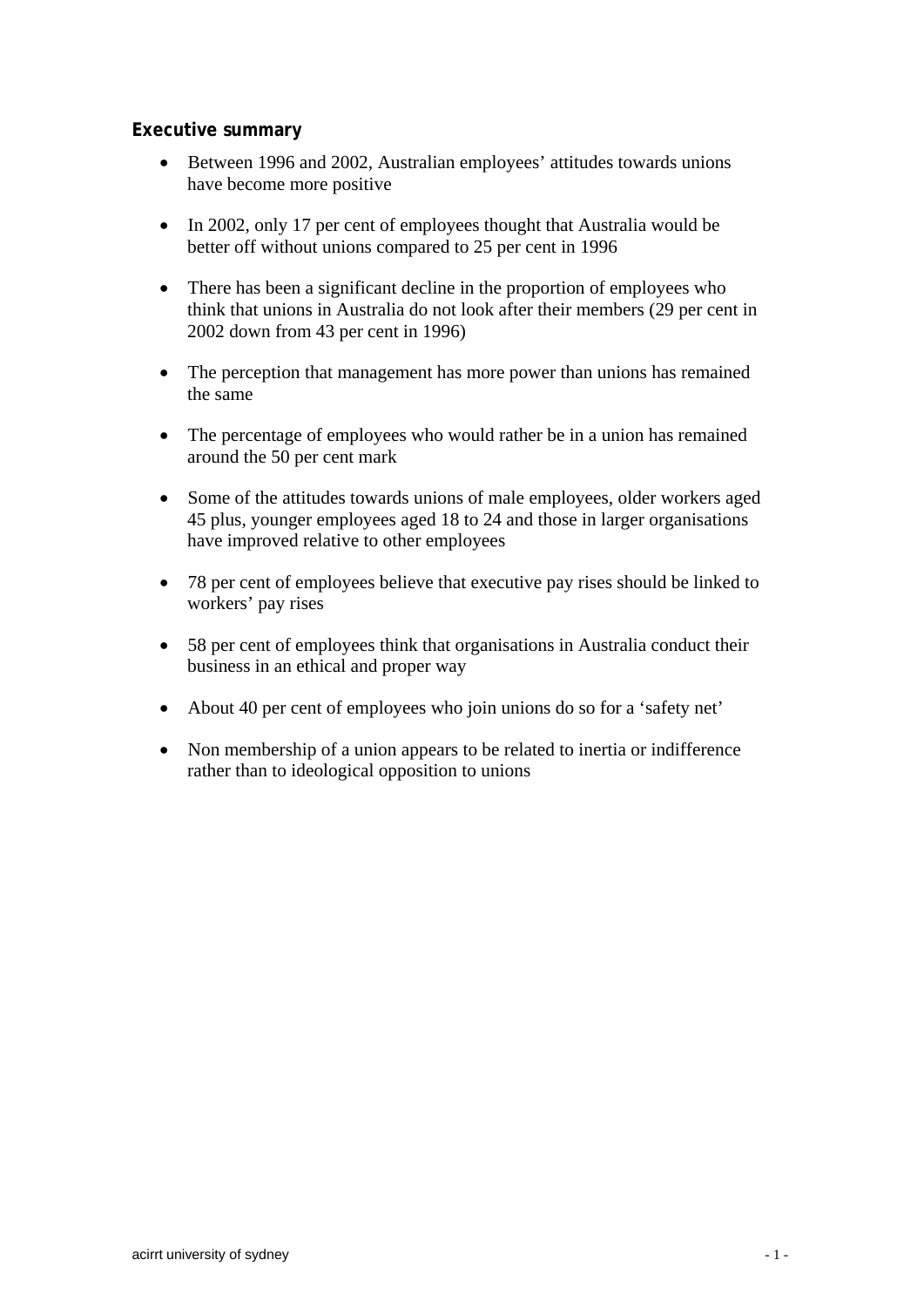## **About the survey**

This latest nationwide household survey was conducted by telephone in November 2002. In total, 1,032 employees aged 15 or older were questioned about their attitudes to unions. The results were then weighted to reflect the characteristics of all employees aged 15 and above across Australia.

This is the latest in a series of surveys commissioned by the Labor Council of NSW. The main focus of this report is an analysis of any changes in employees' attitudes between 1996 (when the survey began) and 2002. As in previous surveys, employees were asked to indicate whether they agreed with, disagreed with or were neutral about a series of statements concerning unions.

It also examines the responses to four new questions, which were added to the 2002 survey. For the first time, respondents were asked questions about employee share ownership, the level of pay rises for executives and whether they thought organisations in Australia conducted their business in an ethical manner. In addition, trade union members were asked to give their reasons for joining a union and non-union employees asked to state why they were not a member

| Gender                        | 56 per cent male; 44 per cent female                                                                                                                                                                                                                                                                                          |
|-------------------------------|-------------------------------------------------------------------------------------------------------------------------------------------------------------------------------------------------------------------------------------------------------------------------------------------------------------------------------|
| Age group                     | 3 per cent aged 15 to 17; 13 per cent aged 18 to 24; 50 per cent aged<br>25 to 44; 33 per cent aged 45 or older                                                                                                                                                                                                               |
| Educational<br>qualifications | 34 per cent had a Year 10 school certificate, basic vocational<br>qualifications or no formal qualifications; 43 per cent had a Year 12<br>high school certificate or skilled vocational qualifications; 6 per cent<br>had further qualifications (associate or graduate diploma); 17 per<br>cent had tertiary qualifications |
| Trade union<br>membership     | 30 per cent were trade union members                                                                                                                                                                                                                                                                                          |
| Employee share<br>ownership   | 9 per cent owned shares in the company they worked for                                                                                                                                                                                                                                                                        |
| Full-time or part-<br>time    | 68 per cent worked full-time; 32 per cent part-time                                                                                                                                                                                                                                                                           |
| Permanent or<br>casual        | 74 per cent were permanently employed; 24 per cent were casuals                                                                                                                                                                                                                                                               |
| Sector                        | 64 per cent in the private sector; 31 per cent in the public sector; 2<br>per cent in the voluntary sector                                                                                                                                                                                                                    |
| Size of<br>organisation       | 36 per cent were employed in large organisations $(1,000+)$<br>employees); 13 per cent in medium-sized organisations (101 to<br>999); 35 per cent in small organisations (100 or fewer)                                                                                                                                       |

## **Characteristics of employees**

## **Employees' attitudes to unions 1996 to 2002**

In two important respects, employees' attitudes towards unions have become more positive between 1996 and 2002 (see Table 1 on page 3). In 2002, only 17 per cent of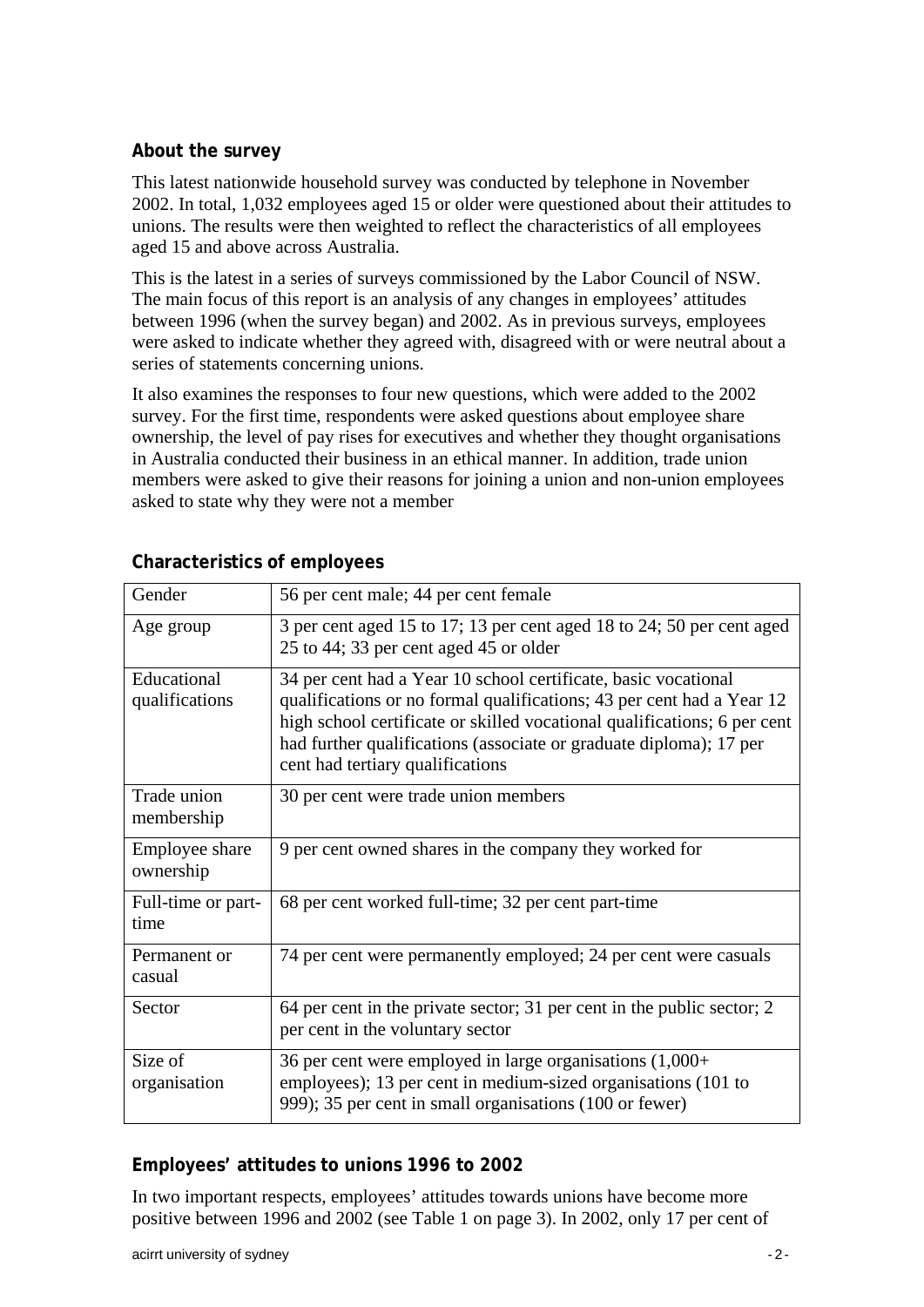employees thought that Australia would be better off without unions compared to 25 per cent in 1996. There has also been a decline in the proportion of employees who believe that unions in Australia do not look after their members. In 2002, 29 per cent held this view compared to 43 per cent in 1996.

|                               | Percentage agreeing with statement |      |      |      |      |  |  |  |  |
|-------------------------------|------------------------------------|------|------|------|------|--|--|--|--|
|                               | 1996                               | 1997 | 1999 | 2001 | 2002 |  |  |  |  |
| Australia would be better off | 25                                 | 24   | 23   | 14   |      |  |  |  |  |
| without unions                |                                    |      |      |      |      |  |  |  |  |
| Management has more           | 46                                 | 53   | 53   | 56   | 45   |  |  |  |  |
| power then unions             |                                    |      |      |      |      |  |  |  |  |
| Unions in Australia don't     | 43                                 | 42   | 39   | 34   | 29   |  |  |  |  |
| look after their members      |                                    |      |      |      |      |  |  |  |  |
| I'd rather be in a union      | 48                                 | 43   | 44   | 52   | 50   |  |  |  |  |
|                               |                                    |      |      |      |      |  |  |  |  |

### **Table 1: Australian employees' attitudes towards unions**

Unweighted n=1,029 employees aged 15+, Australia

Otherwise attitudes towards unions in 2002 appear to be similar to what they were in 1996 (although they have fluctuated within this time period). The perception that management has more power than unions has returned to its 1996 level (about 45 per cent) even though it had increased to 56 per cent in the interim. Similarly, the percentage of employees who would rather be in a union has remained around the 50 per cent mark (48 per cent in 1996 and 50 per cent in 2002).

## **Attitudes of different employee groups 1996 to 2002**

In general, the results show that employees' perceptions of unions have either improved or remained the same since 1996. However as in previous years, the attitudes of different groups of employees were compared and some distinct differences between various groups were discernible.

## **Union membership**

As would be expected, in 2002 attitudes towards unions were more positive among trade union members than among those not in a union (see Table 2 below), but attitudes of both groups towards unions have improved between 1996 and 2002.

There was a significant decline in the number of union and non-union members who thought that unions in Australia do not look after their members. For example in 1996, 40 per cent of union members believed that unions did not look after their members. By 2002, this had fallen to 28 per cent. The fall was even greater among non-union members – from 48 per cent in 1996 down to 29 per cent in 2002.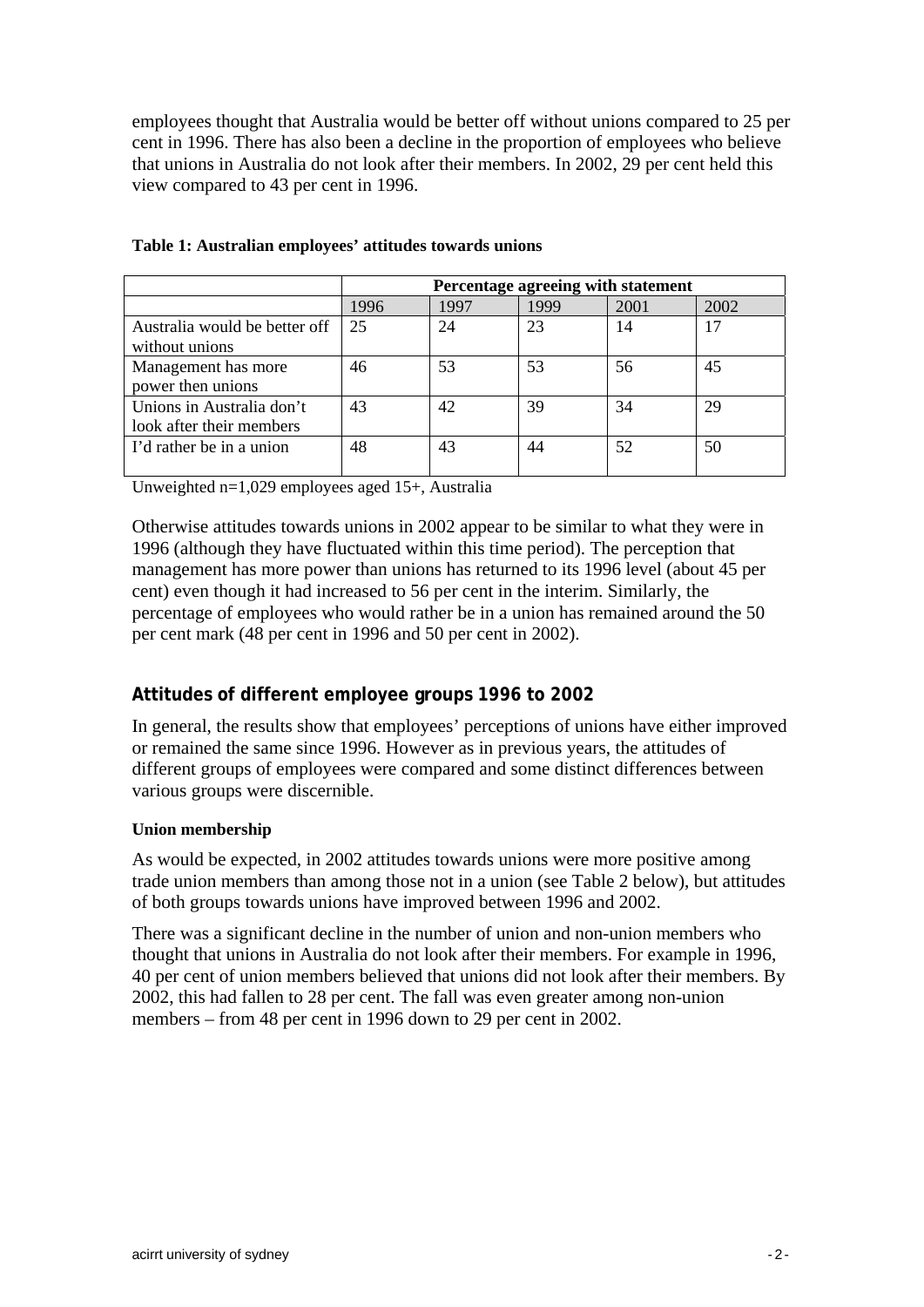|                                                          |       | Percentage agreeing with statement |       |     |       |            |       |            |       |            |  |
|----------------------------------------------------------|-------|------------------------------------|-------|-----|-------|------------|-------|------------|-------|------------|--|
|                                                          | 1996  |                                    | 1997  |     |       | 1999       |       | 2001       |       |            |  |
|                                                          | Union | <b>Non</b>                         | Union | Non | Union | <b>Non</b> | Union | <b>Non</b> | Union | <b>Non</b> |  |
| Australia would be<br>better off without<br>unions       | 10    | 27                                 | 9     | 28  | 11    | 29         | 5     | 18         | 7     | 21         |  |
| Management has more<br>power then unions                 | 54    | 45                                 | 67    | 51  | 63    | 52         | 65    | 51         | 54    | 43         |  |
| Unions in Australia<br>don't look after their<br>members | 40    | 48                                 | 32    | 48  | 37    | 39         | 33    | 35         | 28    | 29         |  |
| I'd rather be in a union                                 | 80    | 37                                 | 80    | 32  | 79    | 32         | 82    | 38         | 77    | 37         |  |

### **Table 2: Union and non-union members' attitudes towards unions**

Unweighted n=1,029 employees aged 15+, Australia

In a similar downward trend, in 1996 ten per cent of union members thought that Australia would be better off without unions. By 2002 this had dropped to seven per cent. Similarly, non-union members were less likely to believe that Australia would be better off without unions (27 per cent in 1996 down to 21 per cent in 2002).

In one respect - the perception that management has more power than unions – the opinions of both groups have remained more or less unchanged. It is also important to note that between 1996 and 2002 differences in attitudes between union members and non-union members have narrowed slightly.

## **Gender**

On the whole, women's attitudes to unions have tended to be more positive than those of men since the survey began. Traditionally, men enjoyed full-time secure employment. However, the decline of the full-time labour market over the last 20 years has caused men's position to be eroded. In contrast, women's participation in the labour market is relatively new so that they have never really enjoyed the same advantages as men.

Between 1996 and 2002, the perceptions of female employees towards unions have continued to be more positive than male employees with one notable exception. Over this period the percentage of female employees who would rather be in a union has fallen from 50 to 46 per cent. At the same time, the percentage of male employees who would rather be in a union has risen from 46 to 53 percent.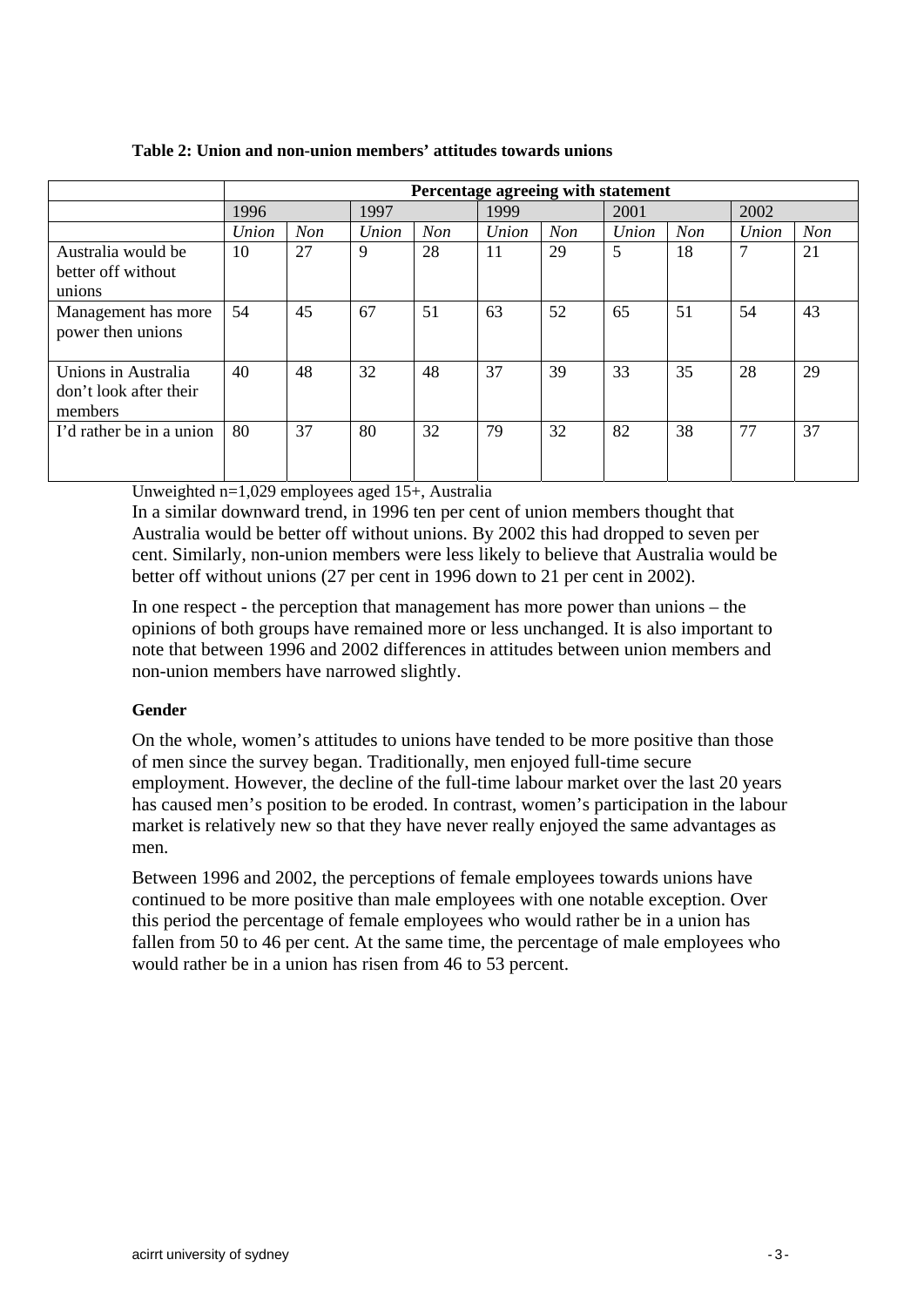|                                                          |      | Percentage agreeing with statement |      |     |      |     |      |     |      |     |
|----------------------------------------------------------|------|------------------------------------|------|-----|------|-----|------|-----|------|-----|
|                                                          | 1996 |                                    | 1997 |     | 1999 |     | 2001 |     | 2002 |     |
|                                                          | Male | Fem                                | Male | Fem | Male | Fem | Male | Fem | Male | Fem |
| Australia would be<br>better off without<br>unions       | 26   | 23                                 | 24   | 25  | 25   | 20  | 15   | 12  | 20   | 13  |
| Management has more<br>power then unions                 | 50   | 39                                 | 58   | 46  | 59   | 45  | 60   | 52  | 52   | 38  |
| Unions in Australia<br>don't look after their<br>members | 49   | 34                                 | 48   | 35  | 45   | 31  | 40   | 29  | 35   | 22  |
| I'd rather be in a union                                 | 46   | 50                                 | 43   | 44  | 43   | 46  | 51   | 53  | 53   | 46  |

#### **Table 3: Attitudes of male and female employees towards unions**

Unweighted n=1,025 employees aged 15+, Australia

However, in two respects the attitudes of both male and female employees towards unions have become more positive. For example, in 2002 both groups – particularly men - were less likely to believe that unions do not look after their members than in 1996. Moreover, fewer male and female employees now believe that Australia would be better off without unions (20 per cent of male and 13 per cent of female employees in 2002 compared to 26 and 23 per cent respectively in 1996).

## **Size of organisation**

Comparisons between the attitudes of employees in organisations of different sizes were first made in 1997. On the whole, employees working in small organisations (100 or fewer) have tended to be less positive about unions than those in large organisations (1,000 or more) – most probably because union presence is greater in large organisations (see Table 4 on page 5).

However, the difference in attitudes between employees in small organisations and those in large organisations has widened over the period with employees in large organisations becoming more positive about unions. In 2002, 28 per cent of employees in large organisations thought that unions did not look after their members compared to 44 per cent in 1996. Similarly, in 2002 just 12 per cent of employees in large organisations thought that Australia would be better off without unions compared to 20 per cent in 1997. Again, in 2002 63 per cent of employees in large organisations said they would rather be in a union compared to 52 per cent in 1997. And in 2002, 53 per cent of employees in large organisations agreed that management has more power than unions compared to 63 per cent in 1997.

The picture is not completely one-sided. In 2002, employees in small organisations were also less likely to believe that management has more power than unions and less likely to think that unions in Australia do not look after their members.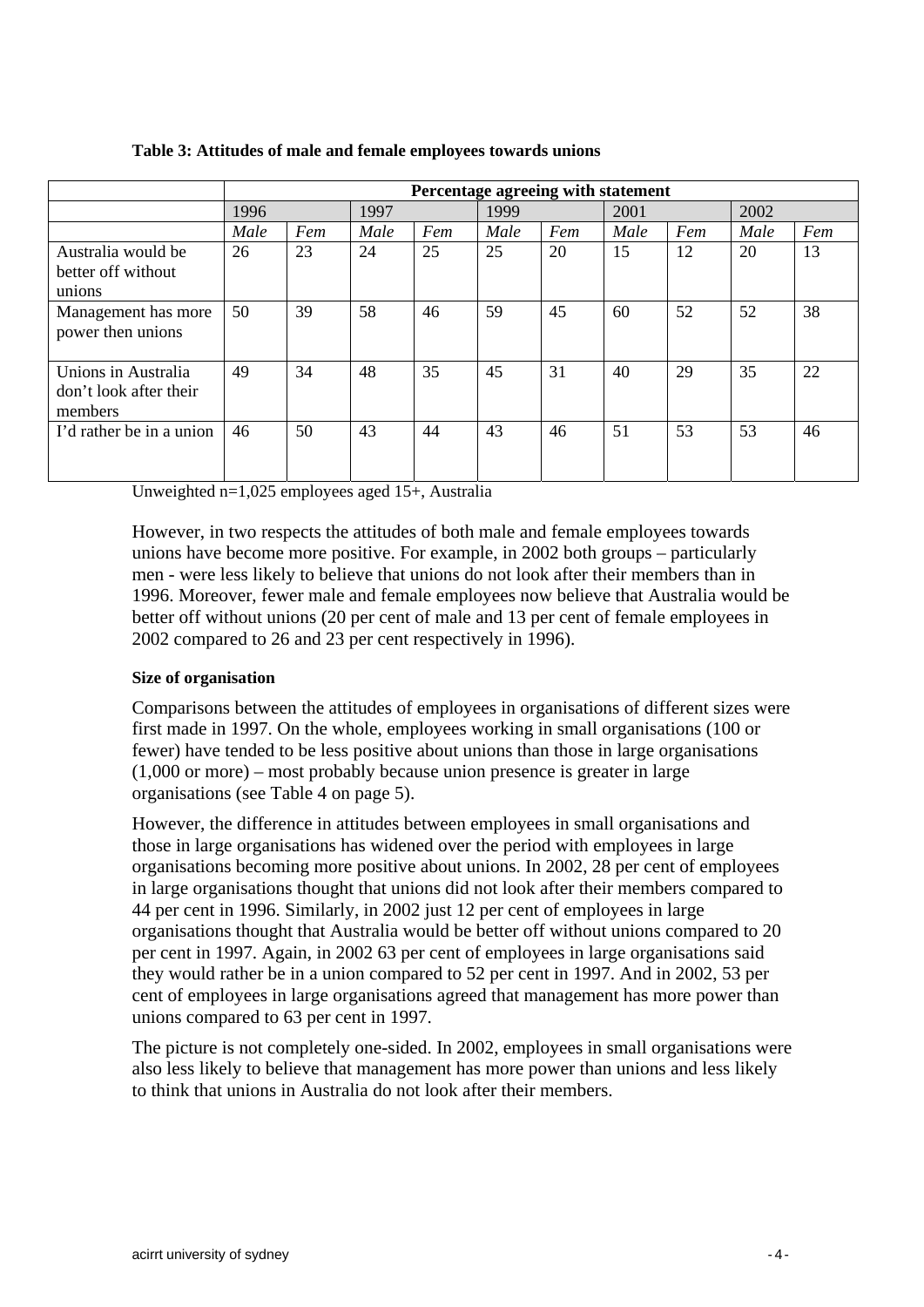|                          |       | Percentage agreeing with statement |       |       |       |       |       |       |  |  |
|--------------------------|-------|------------------------------------|-------|-------|-------|-------|-------|-------|--|--|
|                          | 1997  |                                    | 1999  |       | 2001  |       | 2002  |       |  |  |
|                          | Small | Large                              | Small | Large | Small | Large | Small | Large |  |  |
| Australia would be       | 23    | 20                                 | 25    | 17    | 17    | 10    | 23    | 12    |  |  |
| better off without       |       |                                    |       |       |       |       |       |       |  |  |
| unions                   |       |                                    |       |       |       |       |       |       |  |  |
| Management has more      | 49    | 63                                 | 52    | 62    | 49    | 62    | 43    | 53    |  |  |
| power then unions        |       |                                    |       |       |       |       |       |       |  |  |
| Unions in Australia      | 41    | 44                                 | 36    | 38    | 34    | 37    | 35    | 28    |  |  |
| don't look after their   |       |                                    |       |       |       |       |       |       |  |  |
| members                  |       |                                    |       |       |       |       |       |       |  |  |
| I'd rather be in a union | 46    | 52                                 | 44    | 57    | 43    | 59    | 41    | 63    |  |  |
|                          |       |                                    |       |       |       |       |       |       |  |  |
|                          |       |                                    |       |       |       |       |       |       |  |  |
|                          |       |                                    |       |       |       |       |       |       |  |  |

**Table 4: Attitudes of employees in small and large organisations towards unions** 

Unweighted n=930 employees aged 15+, Australia

Note: Small refers to organisations with 100 or fewer employees; large refers to organisations with 1,000 or more employees.

## **Age**

Overall, the attitudes of employees in all age groups have become more positive since 1996 (see table 4 on page 6). Across all age groups, there has been a significant fall in the number of employees who think that unions do not look after their members. A less dramatic finding but notable nonetheless is that a smaller proportion of employees in all age groups believe that Australia would be better off without unions.

On the whole, older workers aged 45 and over have become more positive about unions between 1996 and 2002. When asked about union membership, in 2002 older employees (52 per cent) were more likely to say they would rather be in a union than in 1996 (44 per cent). They were also less likely in 2002 (34 per cent) to think that unions do not look after their members than in 1996 (50 per cent). Presumably, older workers have felt the effects of greater insecurity in the labour market more acutely than their younger colleagues and therefore need and value the protection that unions offer. However, when respondents were asked whether they thought management had more power than unions, the results were mixed. In 2002, employees aged 18 to 24 (36 per cent) were much less likely to believe that management had more power than unions compared to 1996 (49 per cent). Older employees were more inclined to think the opposite (46 per cent in 1996 rising to 54 per cent in 2002).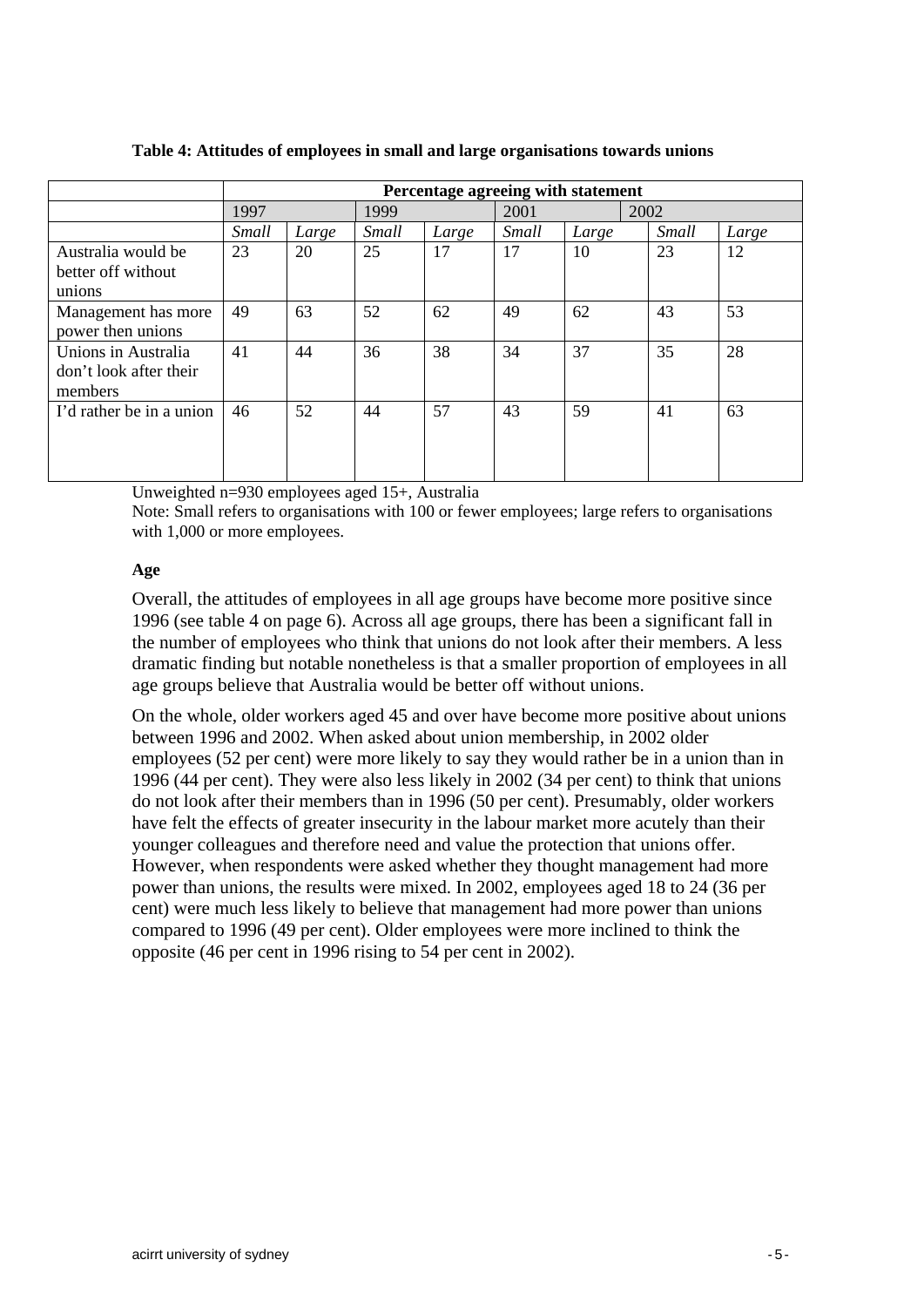|                                                       |       | Percentage agreeing with statement |      |           |           |      |         |       |      |             |       |      |         |       |      |
|-------------------------------------------------------|-------|------------------------------------|------|-----------|-----------|------|---------|-------|------|-------------|-------|------|---------|-------|------|
|                                                       | 1996  |                                    |      | 1997      |           |      | 1999    |       |      | 2001        |       |      | 2002    |       |      |
|                                                       | 18-24 | 25-44                              | 45   | $18 - 24$ | $25 - 44$ | 45   | $18-24$ | 25-44 | 45   | 18-24       | 25-44 | 45   | $18-24$ | 25-44 | 45   |
|                                                       |       |                                    | plus |           |           | plus |         |       | plus |             |       | plus |         |       | plus |
| Australia would be better<br>off without unions       | 24    | 26                                 | 23   | 14        | 27        | 24   | 25      | 25    | 18   | $\mathbf Q$ | 14    | 15   | 12      | 19    | 17   |
| Management has more<br>power than unions              | 49    | 44                                 | 46   | 49        | 53        | 56   | 48      | 51    | 60   | 43          | 56    | 61   | 36      | 44    | 54   |
| Unions in Australia don't<br>look after their members | 35    | 41                                 | 50   | 27        | 45        | 43   | 31      | 36    | 47   | 23          | 35    | 39   | 19      | 29    | 34   |
| I'd rather be in a union                              | 54    | 48                                 | 44   | 61        | 41        | 39   | 53      | 42    | 44   | 58          | 51    | 50   | 51      | 50    | 52   |

Table 5: Attitudes towards unions based on age

Unweighted n=1,018 employees aged 15+, Australia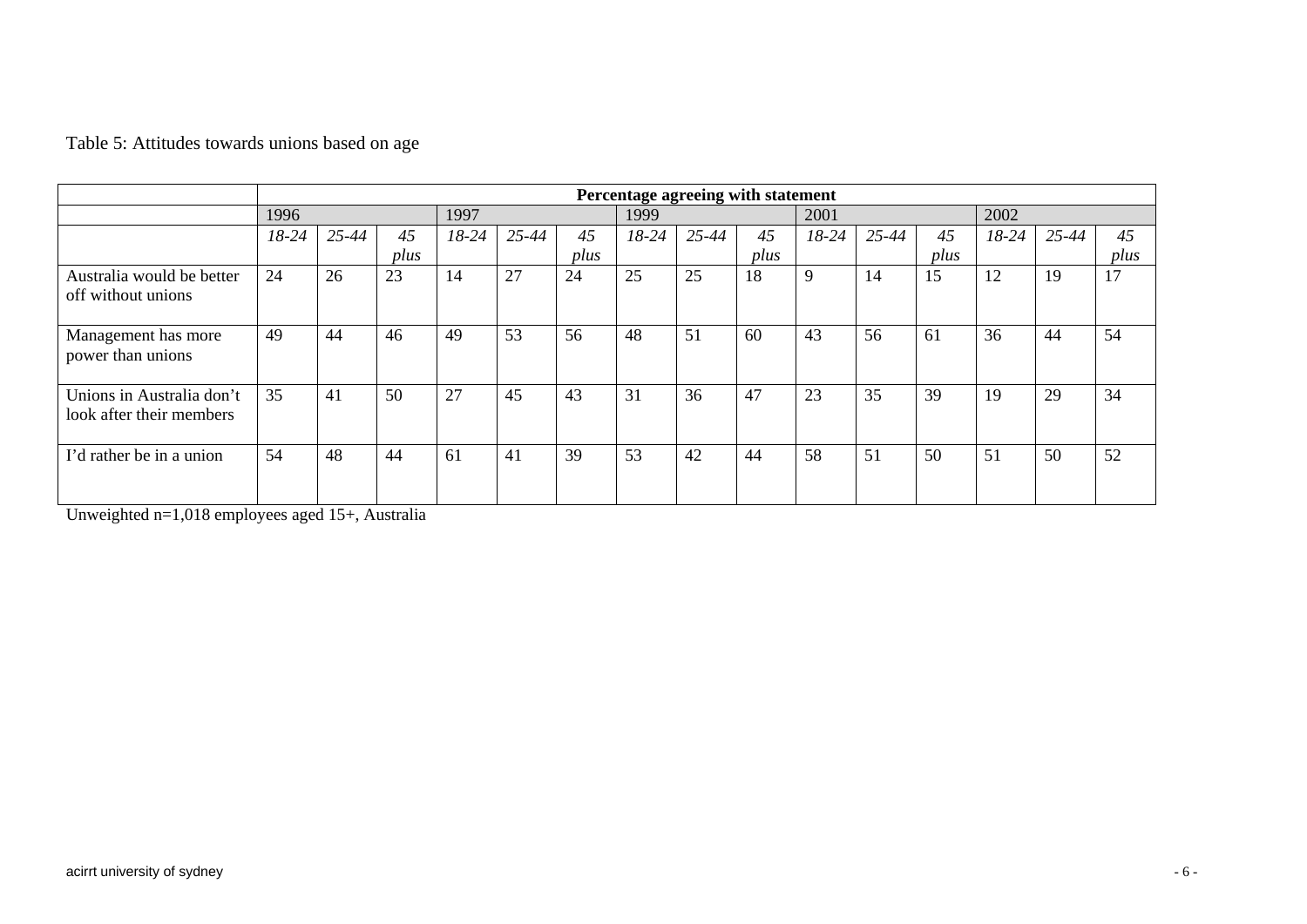## **Attitudes towards unions by other characteristics**

In the 2002 survey, more demographic information was gathered on employees than in previous years. Therefore, it was possible to examine attitudes towards unions by a wider range of employee characteristics.

## **Educational attainment**

There is some variation in attitudes towards unions depending on the level of an employee's qualifications (see table 6 below). On the whole, more highly qualified employees tend to hold more positive views about unions. For example, a higher proportion of employees with further or tertiary qualifications (57 per cent respectively) said they would rather be in a union, compared to lesser qualified respondents. Moreover, employees with lower or no formal qualifications (22 per cent) were more likely to think that Australia would be better off without unions. Similarly, about a third of employees with a Year 12 high school certificate, skilled vocational qualifications or less thought that unions do not look after their members compared to about a quarter of more highly qualified employees.

|                                                          |                                                  | Percentage agreeing with statement (2002) |                            |                |
|----------------------------------------------------------|--------------------------------------------------|-------------------------------------------|----------------------------|----------------|
|                                                          | Year 10 and<br>basic voc or<br>less <sup>1</sup> | Year 12 and<br>skilled voc                | Further quals <sup>2</sup> | Tertiary quals |
| Australia would be<br>better off without<br>unions       | 22                                               | 16                                        | 12                         | 14             |
| Management has more<br>power than unions                 | 43                                               | 48                                        | 51                         | 43             |
| Unions in Australia<br>don't look after their<br>members | 32                                               | 30                                        | 25                         | 23             |
| I'd rather be in a union                                 | 48                                               | 49                                        | 57                         | 57             |

#### **Table 6: Attitudes towards unions based on qualifications**

Unweighted n=1,023 employees aged 15+, Australia

Note: <sup>1</sup>Includes employees with no formal qualifications. <sup>2</sup>Associate or undergraduate diploma.

#### **Occupation**

Respondents' occupations were categorised according to the nine major ASCO categories (see Table 7 on page 8). There were some notable differences in attitudes towards unions between the various occupational categories. As would be expected, managers and administrators tended to hold less positive views about unions. Interestingly, intermediate production and transport workers (eg plant operators, road and rail transport drivers) also appeared to have less positive attitudes towards unions. Along with managers, they were more likely to think that Australia would be better off without unions and that unions in Australia do not look after their members. Another interesting observation is that advanced clerical and service workers (eg secretaries, personal assistants, bookkeepers) were less likely to agree that Australia would be better off without unions and that unions do not look after their members, yet they were much less likely than other groups of workers to say they would rather be in a union. More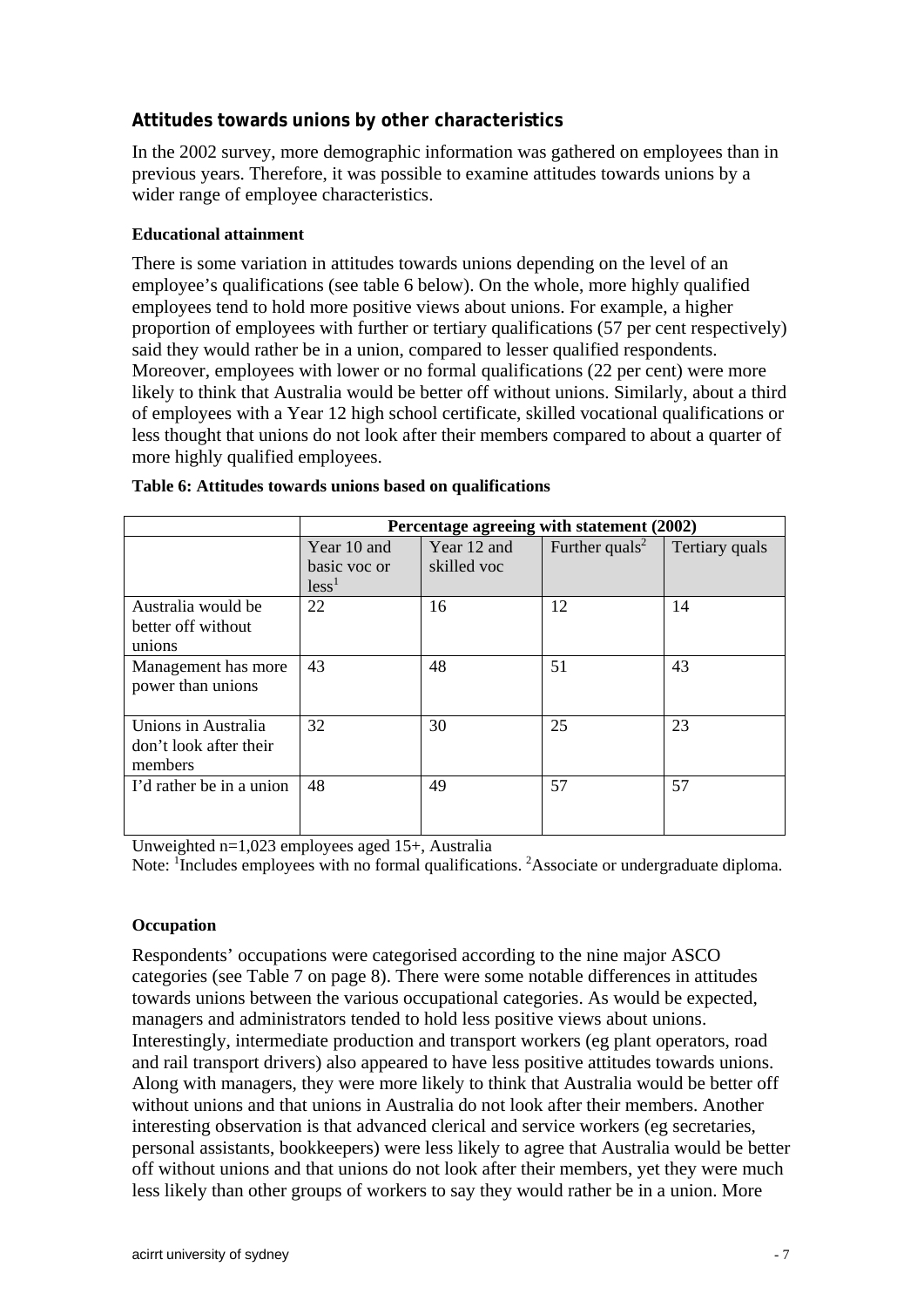than half of professionals, tradespersons, intermediate production and transport workers and labourers said they would rather be in a union than not.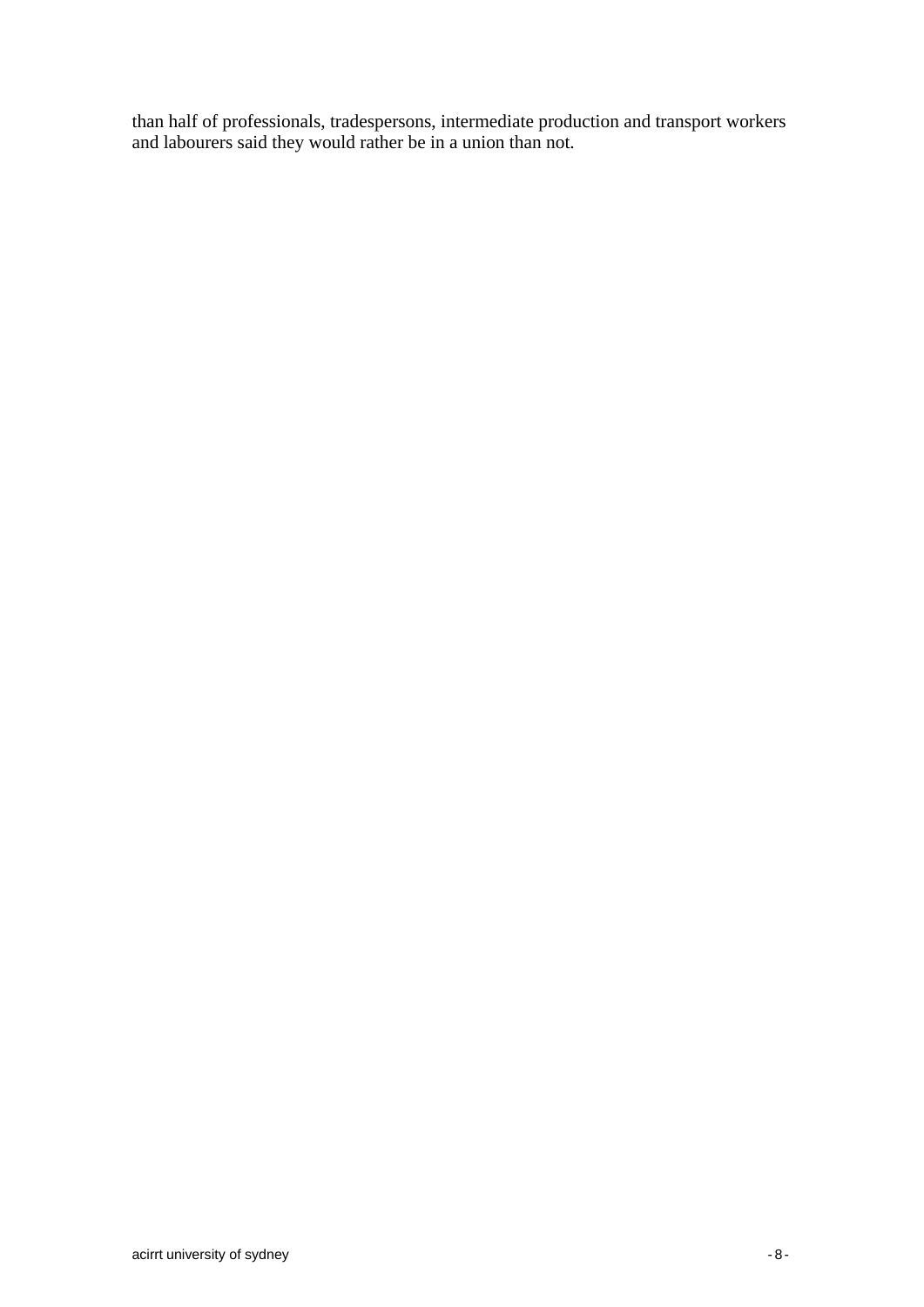| Table 7: Attitudes of employees based on occupation |  |
|-----------------------------------------------------|--|
|-----------------------------------------------------|--|

|                                                          |                              | Percentage agreeing with statement (2002) |                           |                             |                        |                            |                             |                         |                       |  |
|----------------------------------------------------------|------------------------------|-------------------------------------------|---------------------------|-----------------------------|------------------------|----------------------------|-----------------------------|-------------------------|-----------------------|--|
|                                                          | Managers &<br>administrato s | Professional                              | Associate<br>professional | Tradesperso<br>ns & related | Advanced<br>clerical & | Intermediat<br>e clerical, | Intermediat<br>e            | Elementary<br>clerical, | Laborers &<br>related |  |
|                                                          | <b>rs</b>                    |                                           | S                         |                             | service                | sales $\&$<br>service      | production<br>$&$ transport | sales &<br>service      |                       |  |
| Australia would be<br>better off without<br>unions       | 32                           | 16                                        | 16                        | 10                          | 6                      | 19                         | 26                          | 14                      | 12                    |  |
| Management has more<br>power than unions                 | 55                           | 44                                        | 40                        | 56                          | 46                     | 44                         | 38                          | 39                      | 47                    |  |
| Unions in Australia<br>don't look after their<br>members | 45                           | 26                                        | 18                        | 29                          | 15                     | 26                         | 46                          | 25                      | 27                    |  |
| I'd rather be in a union                                 | 42                           | 56                                        | 46                        | 53                          | 20                     | 45                         | 54                          | 50                      | 58                    |  |

Unweighted n=1,020 employees aged 15+, Australia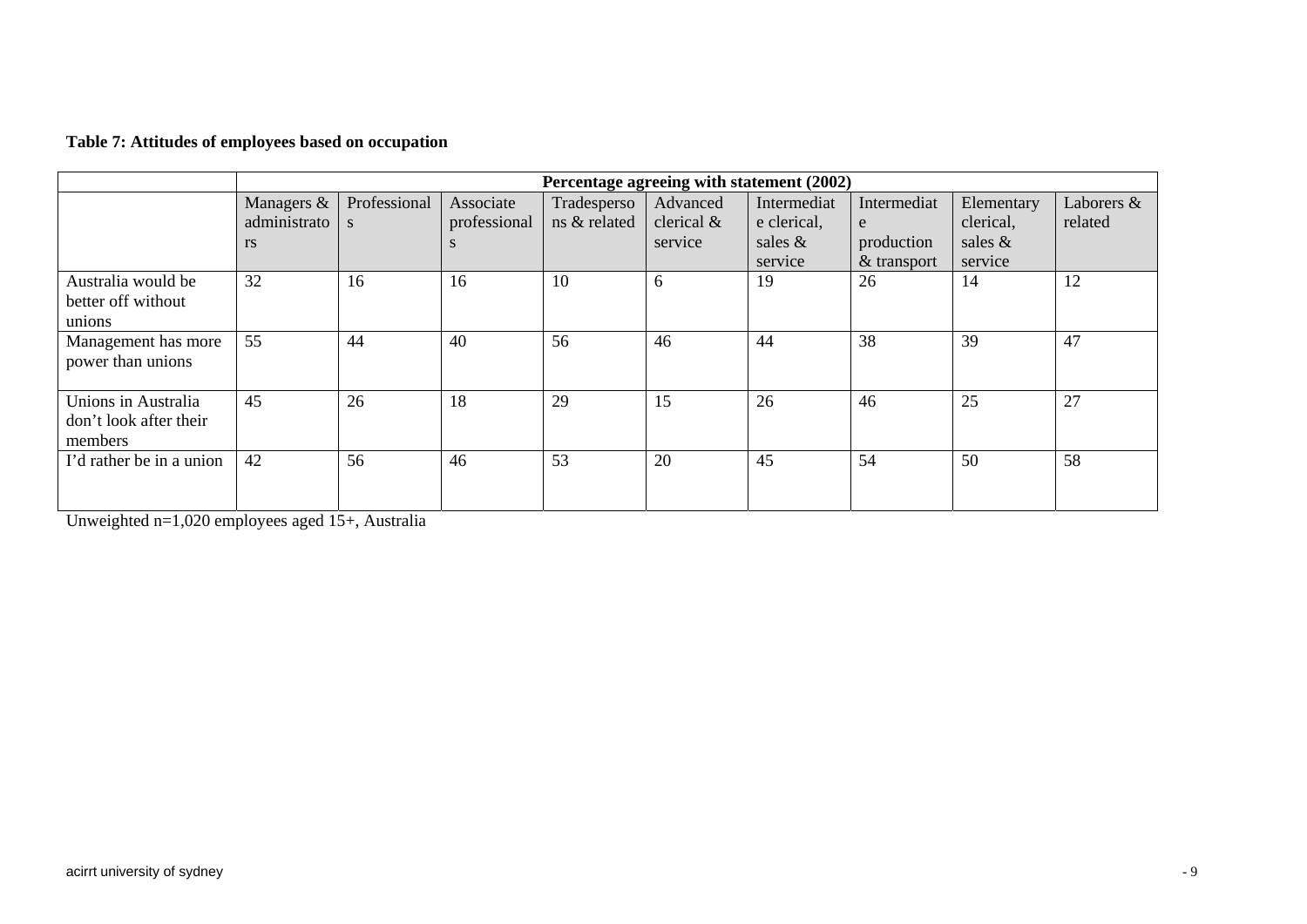## **Attitudes towards executive pay rises and ethical business conduct**

For the first time in this series of surveys employees were asked about the level of executive pay rises and whether they thought organisations in Australia conducted their business in an ethical and proper way.

## **Executive pay rises**

Overall, just over three quarters of employees (78 per cent) agreed with the statement that executive pay rises should be linked to workers' pay rises. While there was little variation between the different employee groups, union members (84 per cent) and young workers (88 per cent) were slightly more likely to agree with the statement.

## **Ethical business conduct**

Overall, just over half of employees (58 per cent) agreed with the statement that organisations in Australia conducted their business in an ethical and proper way. While there was little variation between the various employee groups, some occupations were slightly more sceptical about the way organisations conducted their business. The most critical were labourers and tradespersons (51 per cent) and the least critical were managers (72 per cent).

## **Trade union membership**

## **Reasons for trade union membership**

Trade union members (who comprised 30 per cent of all respondents) were asked why they had become members. In allocating responses to categories, care was taken to differentiate between responses that indicated more individual or personal reasons for membership and those that were more collectivist. For example, responses in the categories of 'Security/protecting rights', 'Legal advice/representation' and 'Information/advice' tended to indicate what the individual respondent had to gain personally from being in a union. In contrast, responses in the categories of 'Ensure fair treatment of employees' and ''Represent employees' views/provide a voice' tended to focus more on what employees as a whole stood to gain from union membership. In this respect, these responses were closer in spirit to those contained in the 'Belief in unions' category. On the other hand, 'Unions do a good job' contains responses both from employees who had experience of a union being effective (eg "They did good work on the EBA") and those who thought that unions did a good job generally. The 'Encouraged/expected to join' category includes respondents who said joining was compulsory when they started with their employer and others who felt that there was peer pressure to be a member ([Being in the union is] "an expected thing").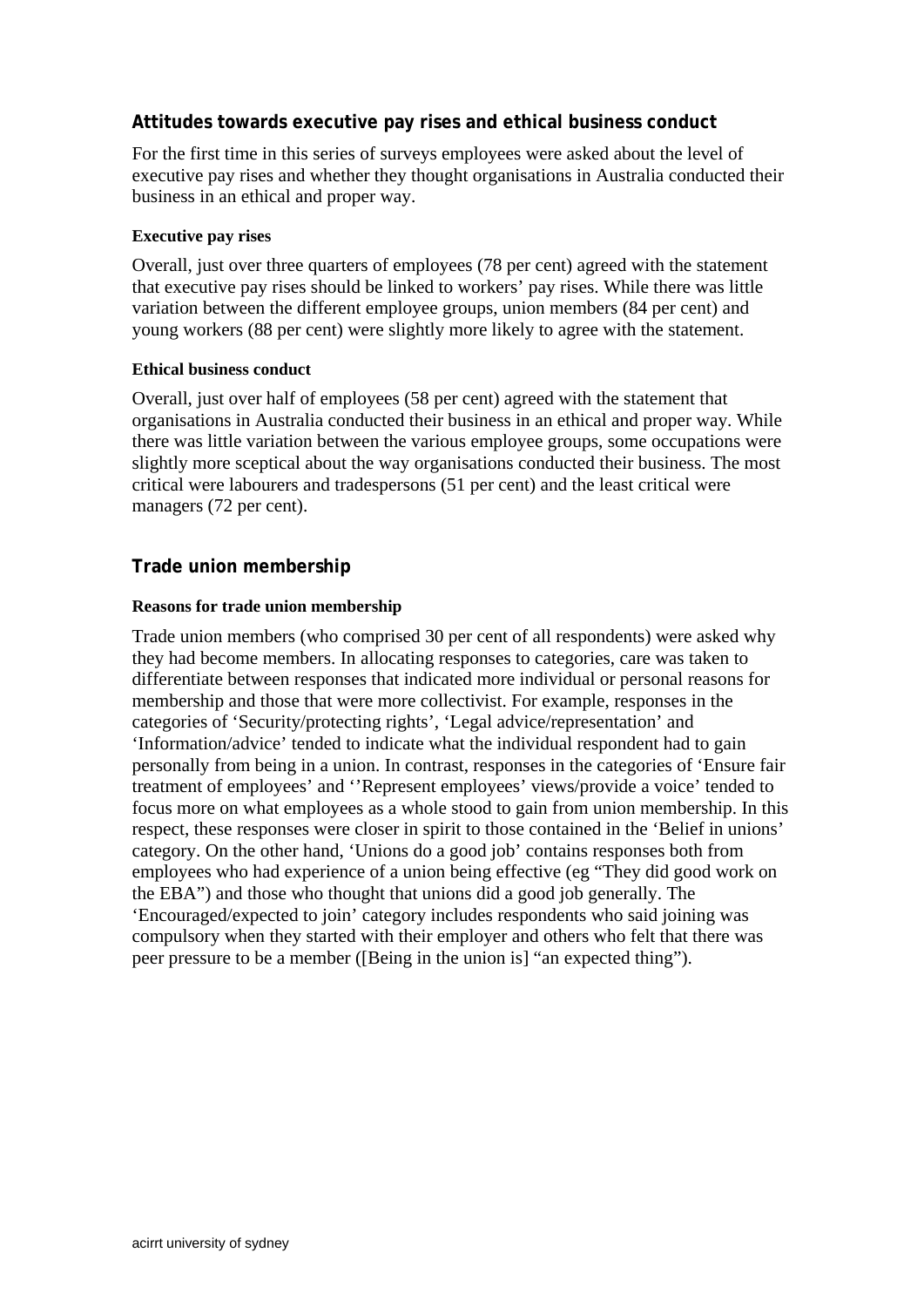#### **Table 8: Reasons for trade union membership**

|                                            | Percentage of total reasons given |
|--------------------------------------------|-----------------------------------|
| Security/protecting rights                 | 25.8                              |
| Encouraged/expected to join                | 23.6                              |
| Belief in unions                           | 13.2                              |
| Legal advice/representation                | 12.1                              |
| Pay & conditions/benefits                  | 11.2                              |
| Ensure fair treatment of employees         | 8.9                               |
| Don't know/no reason                       | 7.6                               |
| Unions do a good job                       | 7.2                               |
| Represent employees' views/provide a voice | 3.6                               |
| Information/advice                         | 2.5                               |

Unweighted n=293 employees aged 15+, Australia

Note: The percentages total 115.7 per cent of multiple responses.

The most common reason for joining a trade union (a quarter of all responses) was security or protecting an employee's rights. However, if this category is combined with that of legal advice or representation, nearly 40 per cent of all reasons given for union membership point to unions being a 'safety net' in case something goes wrong. The fact that 'Pay and condition/benefits' contains only 11 per cent of responses would suggest that unions are perceived as less successful in recent years at achieving improved pay and conditions.

There was little difference between the reasons for trade union membership given by male and female employees, except that more males (26 per cent of responses) than females (19 per cent of responses) said they were expected or encouraged to join a union. (see table 10 in Appendix). However, there were some notable differences in responses between the various age groups (see table 9 in Appendix). For example, employees aged 18 to 24 were much more likely to say they did not know why they were in a union (a third of reasons) than their older colleagues. Moreover, not one respondent in this age group said they were a member because they believed in unions. Employees aged 25 to 44 were more likely to say they were a union member because they were either expected or encouraged to join (32 per cent of reasons) than 18 to 24 year olds (a fifth of reasons) and those aged 45 and over (15 per cent of reasons).

There were no major differences between full-time and part-time workers (see Table 11 in Appendix), although more part-timers (19 per cent of responses) than full-time workers (10 per cent of responses) said they had joined for legal advice or representation. Casual employees (37 per cent of responses) were more likely than permanent employees (22 per cent of reasons) to say they had been encouraged or expected to join a union (see Table 12 in Appendix).

The size of the organization appears to be an important factor in explaining the reasons for trade union membership, particularly for employees in small organisations (see table 13 in Appendix) 'Security/protection' accounted for just 11 per cent of reasons from employees in small organisations compared to nearly a third of responses from employees in medium-sized and large organisations. One possible explanation for this is that employees in larger organisations have borne the brunt of downsizing more than those in small organisations. Employees in small organisations were also more likely to say they were expected to encouraged to join a union (over a third of responses) compared to those employed in medium-sized (a quarter of responses) and to workers in large organisations (a fifth of responses). Presumably, any peer pressure to be a member is more keenly felt in a smaller workforce. Employees in small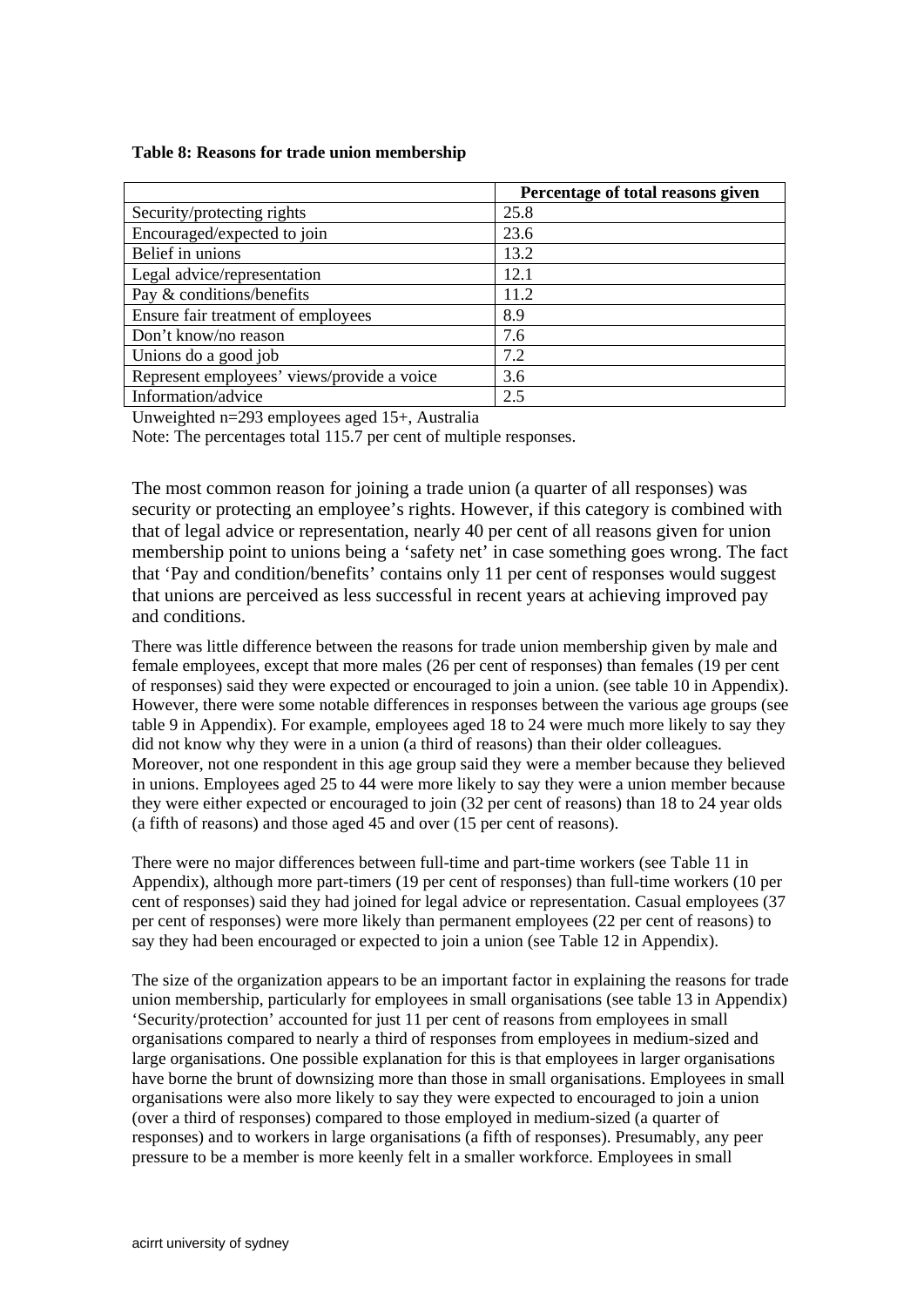organisations were also more likely to say they did not know why they were a union member (15 per cent compared to 5 per cent of employees in large organisations).

The level of educational attainment is another important factor in explaining reasons for trade union membership (see table 14 in Appendix). The reasons given by employees with tertiary qualifications differ in several respects from those of less qualified employees. Employees with tertiary qualifications were more likely to be a member because they believed in trade unions (22 per cent of responses) and because of access to legal advice and representation (23 per cent of reasons). They were also less likely (10 per cent of responses) than other employees to be a member because they were expected or encouraged to. Those with a year 10 school certificate, a basic vocational qualification or with no formal qualifications were the least likely to know why they were a member (14 per cent of responses).

Reasons for trade union membership were also examined by occupation, although many of the sample sizes were too small to come to any meaningful conclusions (see table 15 in Appendix). However, nearly a third of the reasons given by professionals stressed access to legal advice or representation' – a far higher proportion than any other occupational group. This group was also far less likely to have been encouraged or expected to join (only 5 per cent of responses). Similar findings are also evident when the responses for industry are examined (see table 16 in appendix). Employees in education (28 per cent of reasons) and in health and community services (27 per cent of reasons) were much more likely to be union members for legal advice and representation. Moreover, the security or protection of a union was an important factor for employees in the health and community services (nearly 40 per cent of responses). Workers in education and in health and community services (7 and 12 per cent of reasons) were also less likely to say they had been expected or encouraged to join a union.

#### **Reasons for not joining a union**

The reasons given by non-union members about why they had not joined a trade union were classified into twelve categories (see Table 9 below). The largest category 'No need to/not worth it' covered two types of responses: firstly respondents who felt they did not need a union because they could manage quite well on their own (eg "Because it's only a small place, the boss is approachable and can be confronted by any problems"). Other responses came from employees who said it was not worth them joining a union. Some of these said it was not worthwhile being a member because they were part-time or casual and did not work enough hours. The category 'No relevant union/no union available' included respondents who said there was no union to cover their particular job and others who said there was no union at the workplace. Responses in the 'Not appropriate' category came from employees - mostly managers - who felt that union membership was inappropriate for their current position.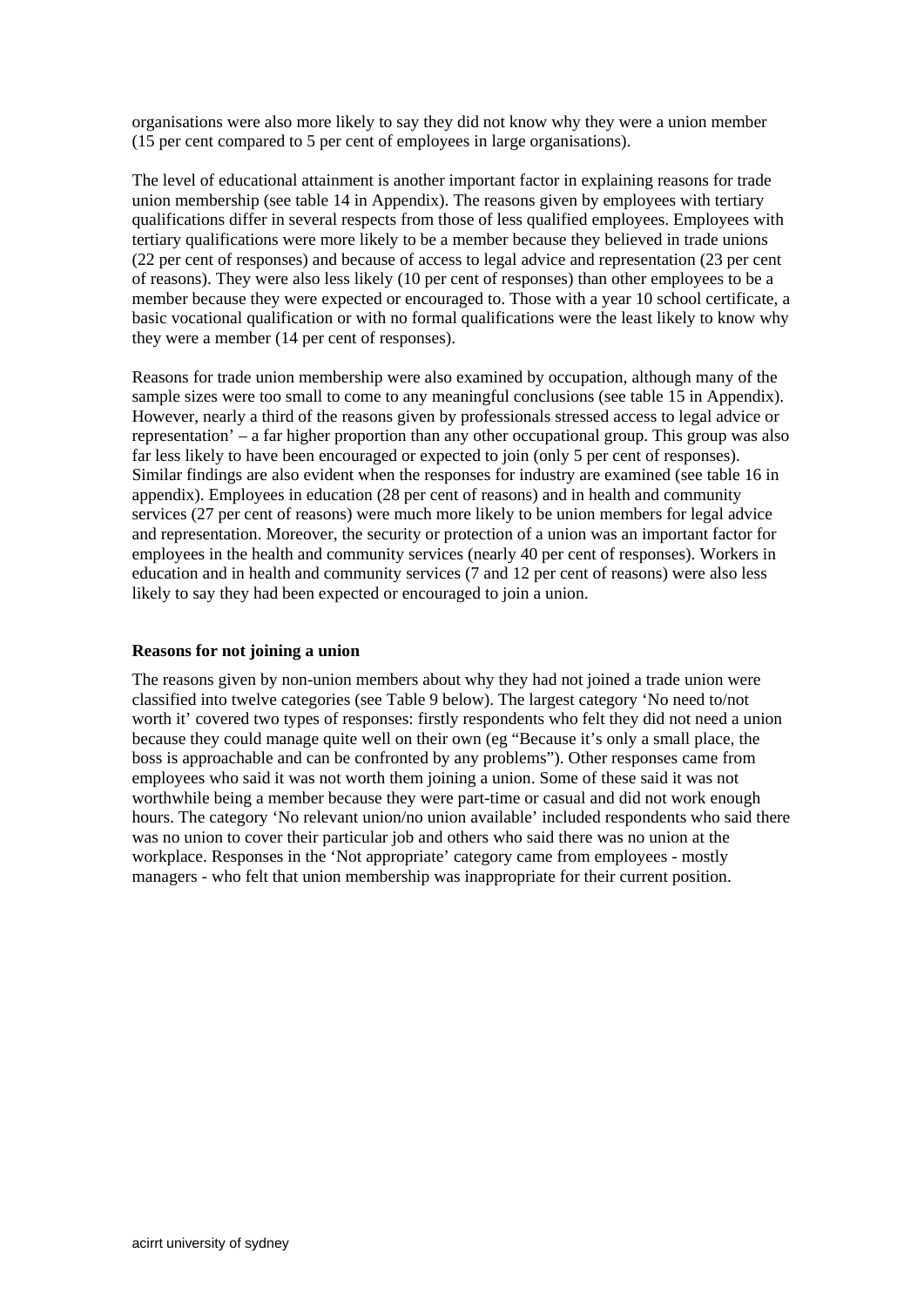#### **Table 9: Reasons for not joining a union**

|                                          | Percentage of total reasons given |
|------------------------------------------|-----------------------------------|
| No need to/not worth it                  | 28.1                              |
| Don't know/no reason                     | 23.2                              |
| No relevant union/no union available     | 19.9                              |
| Don't believe in unions                  | 10.6                              |
| Not enough knowledge about unions        | 5.1                               |
| Never been asked                         | 4.6                               |
| Disillusioned with unions                | 4.6                               |
| Haven't got round to it                  | 3.4                               |
| Other                                    | 2.3                               |
| Not appropriate                          | 2.1                               |
| Not allowed to be/membership discouraged | 1.7                               |
| Too expensive                            | 1.6                               |

Unweighted n=616employees aged 15+, Australia

Note: The percentage total is 107.1 of multiple responses.

There was relatively little ideological opposition to unions (only eleven per cent of responses) and only five per cent conveyed disillusionment with unions in the past. The results also suggest that there is quite a lot of inertia related to non membership. Nearly a quarter of responses gave no explicit reason for non membership, suggesting that many employees in the survey had genuinely never thought about it and could potentially become members. Combined with 'Not enough knowledge about unions' (5 per cent) and 'Never been asked' (5 per cent) there appears to be a significant proportion of respondents who are not necessarily against unions per se. Moreover, the three per cent of responses in the 'Haven't got round to it' category indicate that these employees probably intend to join a union at some point. While some employees in the 'Don't need to/not worth it' category clearly feel they can manage without the support of a union, there remains a sizeable number - especially part-time and casual workers - who may be convinced that union membership would be worthwhile.

Overall, there are no really large differences between the reasons given by male and female employees for not joining a union (see table 19 in Appendix). That said, more male than female employees (14 per cent compared to 7 per cent of reasons) said that they do not believe in unions. Female employees (29 per cent of responses) were also more likely to say they did not know why they were not union members than male employees (18 per cent of responses). Moreover, more males (32 per cent of responses) than females (24 per cent of responses) said there was no need for them to join a union.

Employees aged 45 or older (14 per cent of reasons) were less likely than their younger colleagues to say they did not know why they had not joined a union (see table 18 in appendix). This group was also more likely to not believe in unions (18 per cent of responses) than other employees. Unsurprisingly, more 18 to 24 year olds (13 per cent of responses) said they did not know enough about unions compared to the other age groups.

There were few major differences in the reasons given by full-time and part-time employees for not joining a union (see table 20 in Appendix). The one exception was the extent of ideological opposition to unions – this constituted only three per cent of the responses given by part-time employees compared to 15 per cent of responses from full-timers. Similarly, casual employees (see Table 21 in Appendix) were much less likely to say they did not believe in unions (3 per cent of reasons) than permanent employees (13 per cent of reasons).